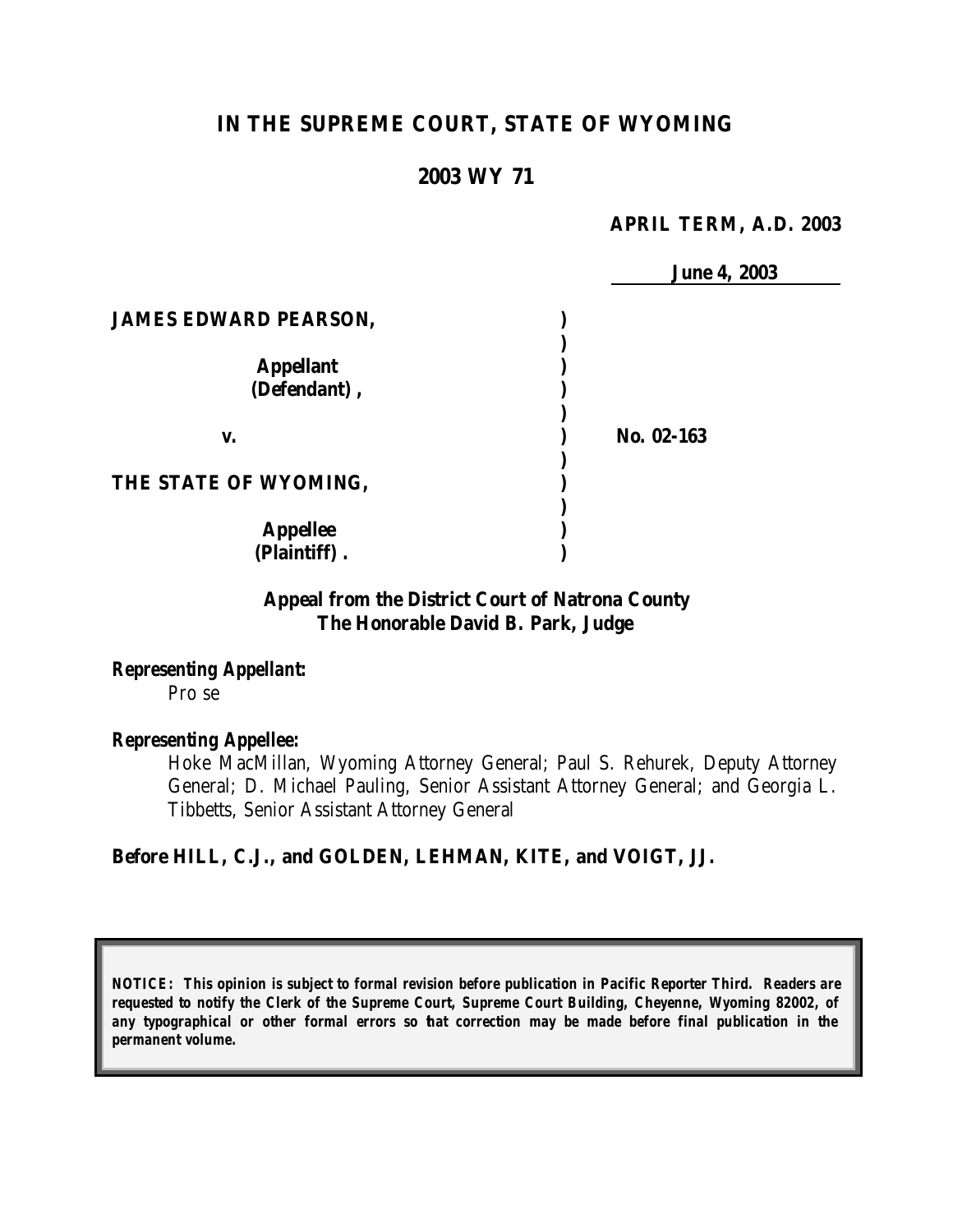#### **HILL, Chief Justice.**

[¶1] Appellant, James Edward Pearson (Pearson), contends that the district court abused its discretion in denying his motion for new trial. That motion was based on an asserted violation of Wyoming's wire tap law. We will hold that Pearson's motion was not timely and that the district court should have dismissed the motion for that reason. Accordingly, we will dismiss the appeal as well.

#### **ISSUES**

[¶2] Pearson calls our attention to these issues:

1. Did the district court abuse its discretion in not answering [*sic*] [ruling on] the Motion For New Trial within the time limitations and no continuance was filed[d] by an Order from the District Court.

2. Did the District Court abuse its discretion in not Ordering a Hearing pursuant to Rule  $33(c)$ [.] A motion for new trial based on the ground of newly discovered evidence shall be heard and determined. The Defendant was not afforded a hearing, and the defendant could not present the New Evidence to support his motion for new trial.

3. Did the District Court abuse its discretion in the Order to dismiss the Motion For New trial on Newly Discovered Evidence without giving any reasons for the Court's determination to dismiss without a hearing.

The State restructured the issues as follows:

I. Does this Court have jurisdiction to consider [Pearson's] appeal?

II. Did the district court err in denying [Pearson's] motion for new trial?

# **FACTS**

[¶3] Pearson was convicted of delivery of a controlled substance, methamphetamine. Judgment and sentence were entered on August 23, 1999. On October 23, 2000, his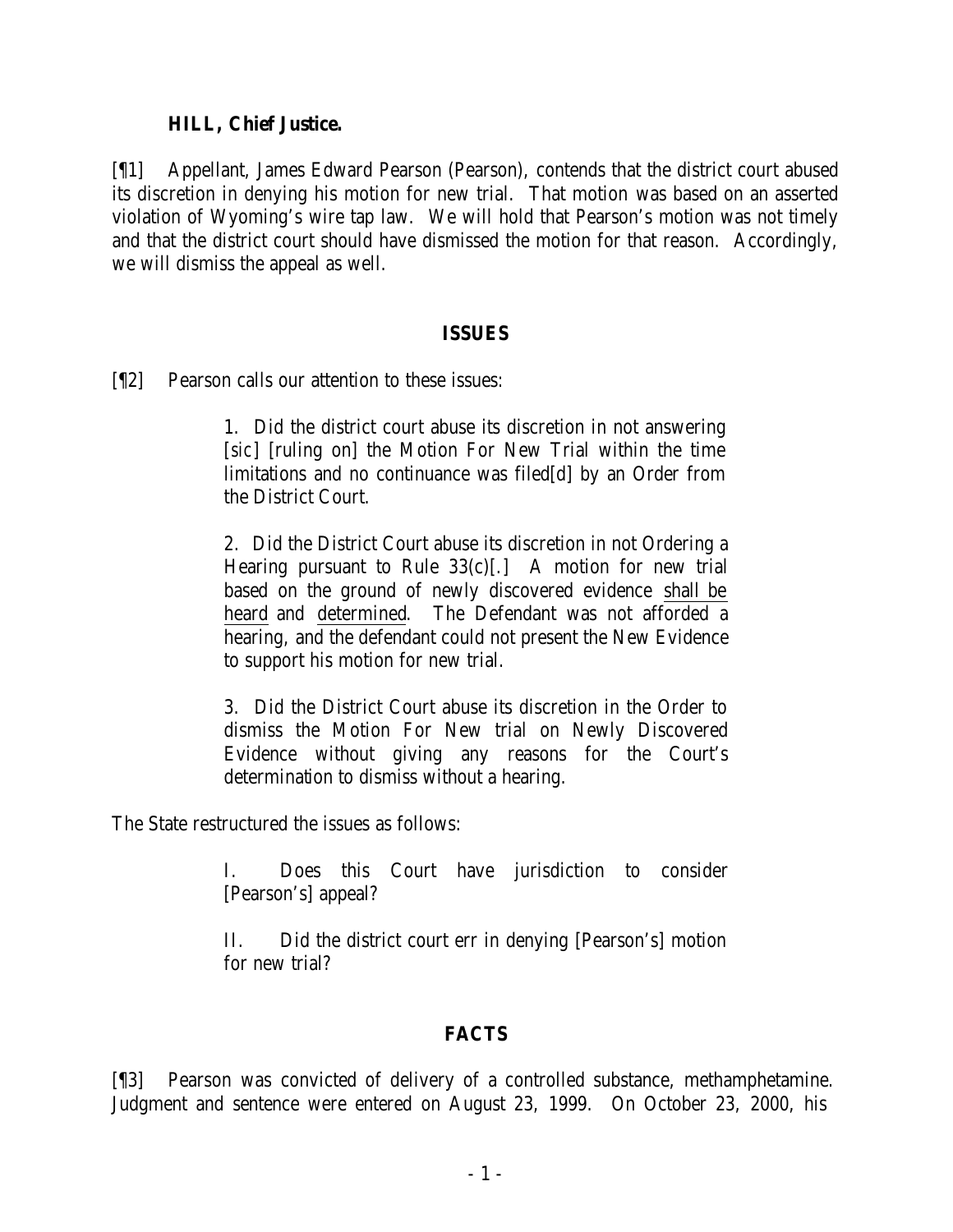appeal of that conviction was affirmed. *Pearson v. State*, 12 P.3d 686 (Wyo. 2000) (rehearing denied November 21, 2000). On April 15, 2002, Pearson filed a motion for new trial in the district court premised on the theory that he had newly discovered evidence that would result in the reversal of his conviction. With respect to a motion for new trial, W.R.Cr.P. 33 provides this guidance:

### Rule 33. **New Trial**.

(a) In general. The court on motion of a defendant may grant a new trial to that defendant if required in the interest of justice. If trial was by the court without a jury, the court, on motion of a defendant for a new trial, may vacate the judgment if entered, take additional testimony, and direct the entry of a new judgment.

(b) Any grounds except newly discovered evidence. **A motion for a new trial based on any grounds, except newly discovered evidence, shall be made within 15 days after verdict or finding of guilty or within such further time as the court may fix during the 15 day period**; but the time for filing of motion may not be extended to a day more than 30 days from the date the verdict or finding of guilty is returned. The motion shall be determined and a dispositive order entered within 15 days after the motion is filed and if not so entered shall be deemed denied, unless within that period the determination shall be continued by order of the court, but no continuance shall extend the time to a day more than 60 days from the date the verdict or finding of guilty is returned.

(c) Newly discovered evidence. **A motion for a new trial based on the grounds of newly discovered evidence may be made only before or within two years after final judgment but if an appeal is pending, the court may grant the motion only on remand of the case. A motion for new trial based on the ground of newly discovered evidence shall be heard and determined and a dispositive order entered within 30 days after the motion is filed unless, within that time, the determination is continued by order of the court, but no continuance shall extend the time to a day more than 60 days from the date that the original motion was filed. When disposition of a motion for new trial based on newly discovered evidence is made without hearing, the order shall include a statement of the reason for determination without hearing**. [Emphasis added.]